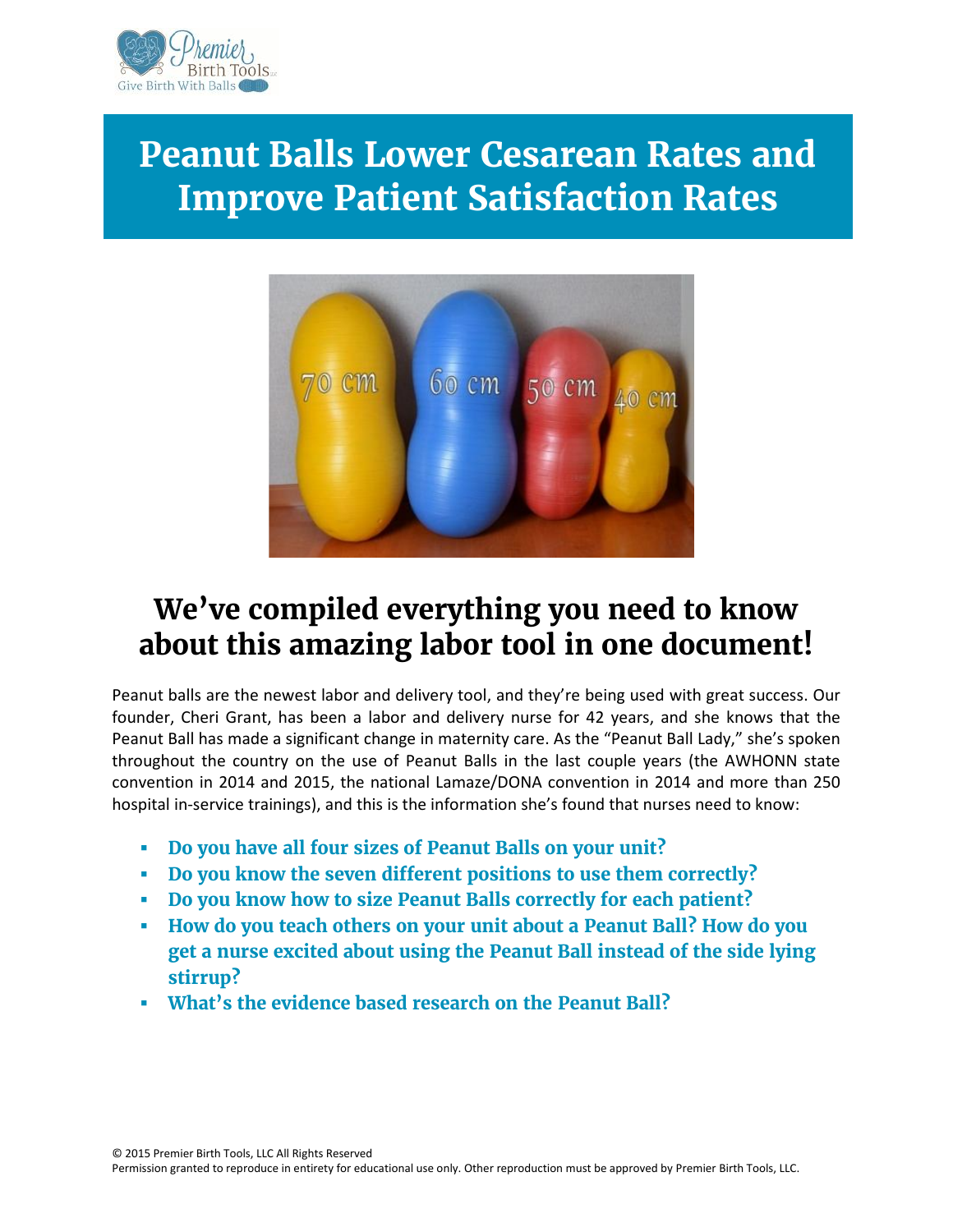

## **About Premier Birth Tools, LLC**

Premier Birth Tools, LLC, a subdivision of M&W Productions, sells birth tools and other products for Doulas, Clients, Childbirth Educators, Nurses and Midwives. M&W Productions has been in existence for more than 30 years and is committed to equipping birth professionals with excellent resources for their professional needs.

#### **Tiffany Graves**

#### **Owner**

The owner of Premier Birth Tools, LLC, Tiffany Graves, is a woman committed to bringing birth professionals the



premier labor and birth tools they need to succeed. Her vision is to assist birth professionals in giving their clients the best birth possible by providing access to the right tools and educational materials for their proper use.

*"My mother is the inspiration of this company. She empowers women with her determination and faith despite her physical obstacles. I have seen many women impacted by her compassionate care in her doula work, teaching, professional speaking and nursing over the years. Her love of birth is contagious, she wants to inspire and share her knowledge, equipment and products with other professionals."*

### **Cheri Grant RN, ICCE, CLC, ICD, CLD, PBT, CD, BDT(DONA)**

#### **Founder and Peanut Ball Trainer**

The founder, chief contributor and inspiration for Premier Birth Tools, LLC, is Cheri Grant. For more than 42 years she has served women as a labor and delivery nurse, childbirth educator, lactation consultant, national speaker, author, doula trainer and doula. In that time she has helped with more than 2,775 deliveries. Cheri founded DONEOK, a Tulsa Doula community group of doulas that have trained and supported doulas for more 20 years. Recently Childbirth Graphics crowned her "The Peanut Ball Lady!" (Check her out on Facebook: www.facebook.com/peanutballlady)

*"l love to help women during the birth of their baby to find their strength to become a wonderful parent. Being able to change maternity care with labor skills, including the Peanut Ball, has been very rewarding. Inspiring and empowering the next generation of doulas and nurses is my passion."*

If you have additional questions after reviewing these materials, we encourage you to contact us at premierbirthtools@gmail.com. Also take a look at our website (www.premierbirthtools.com) and Facebook page (www.facebook.com/PremierBirthTools).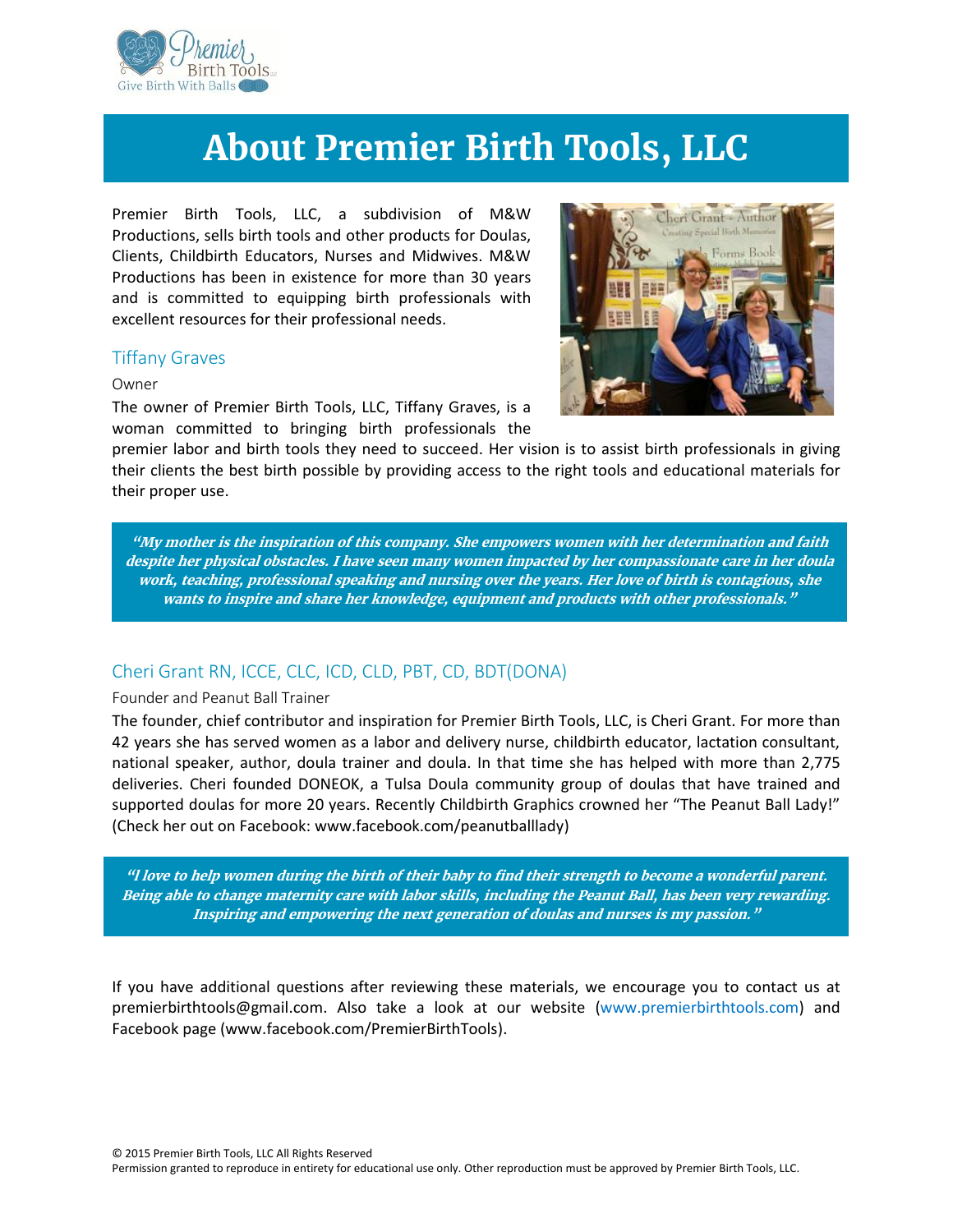

# **Seven Essential Peanut Ball Positions**

**Side lying Tuck Position Semi Sitting Lunge**





**Fire-Hydrant Forward Leaning Straddling**









**Pushing More information on Peanut Ball positions:**

Grant, C. B. & Clutter, L. B. (2014) The Peanut Ball: A Remarkable Labor Support Tool. International Doula, 22(4), 12- 15. http://premierbirthtools.com/wp content/uploads/2014/11/PeanutBallArticleInternationalDoula20 14.pdf

Grant, C. (2014). Peanut Ball Positions. Pictorial Chart. ©Premier Birth Tools, LLC. http://premierbirthtools.com/store/peanut-ball chart-positions/

#### **Comparison of the stirrup versus the Peanut Ball**



**Pelvic outlet not as open** 



**Pelvic outlet more open**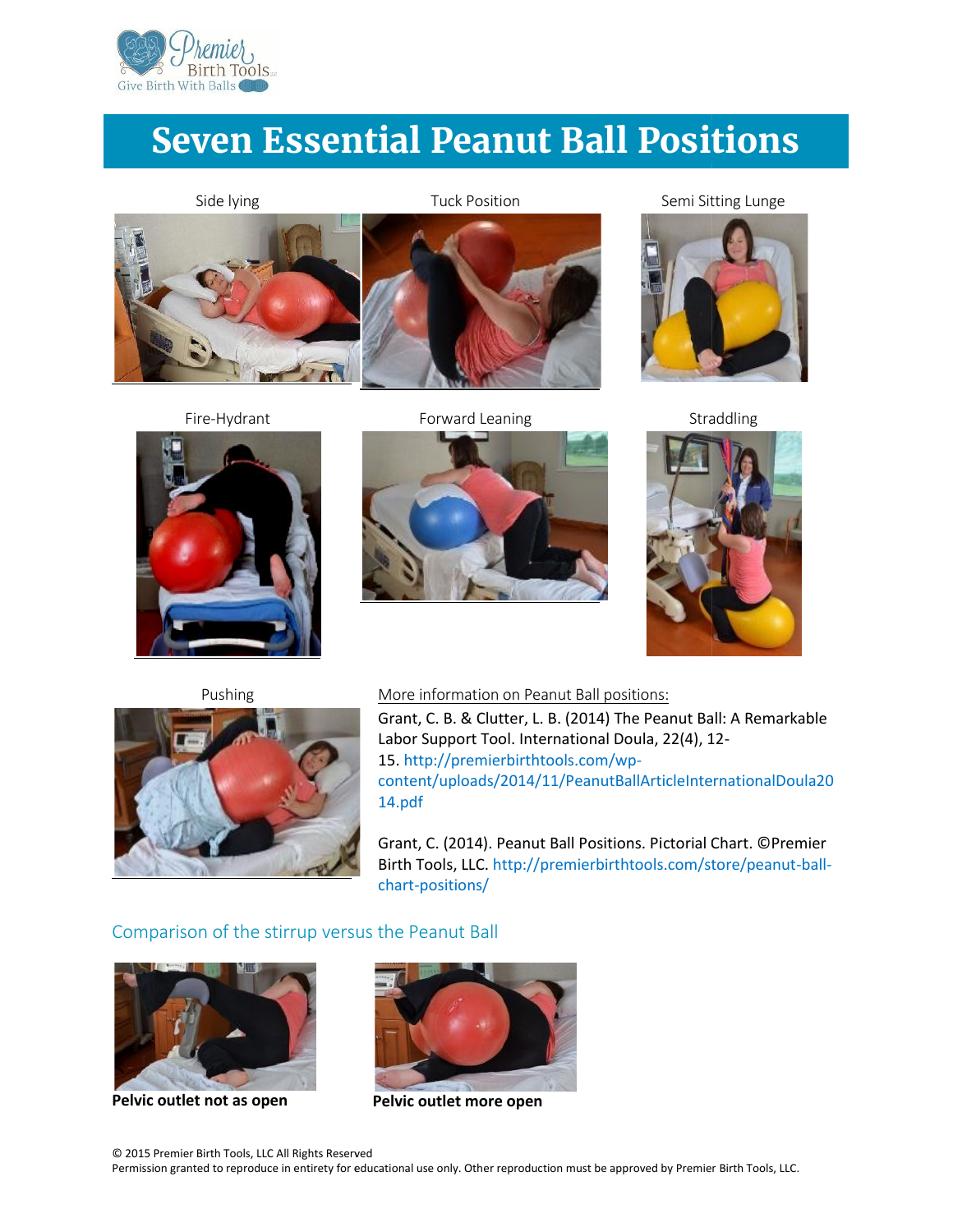

# **Peanut Ball Sizing**

After sizing hundreds of clients I have found after that one size does NOT fit all. Peanut balls come in four different sizes in order to fit different clients, so it's important that all four sizes are available at each hospital.

Here are the recommendations:

- 40cm Recommended for women who are under 5' 3
- 50cm Recommended for women who are 5'3″ to 5'6″ (Most common size)
- 60cm Recommended for women who are 5'7" or taller or obese women
- 70cm ONLY to sit on and straddle

Here's an example of how to select the correct Peanut Ball size:



40 cm – Small Clients Too small for this client



50 cm – Average Clients Correct size for this client



60 cm – Tall Clients Too large for this client

Having the wrong size Peanut Ball can cause a few problems:

- Using the incorrect size can cause hip problems.
- If the ball is too large, too much torque is placed in lateral aspect, with abduction of hip joint causing guarding, not relaxing.
- It's very important to not let the ankle hang. This could cause the outlet to close more and pull on the hip.

Different positions may also require a different size - the side lying position may require adjustment, the semi sitting position may require a smaller size and the fire hydrant position may require a larger size.



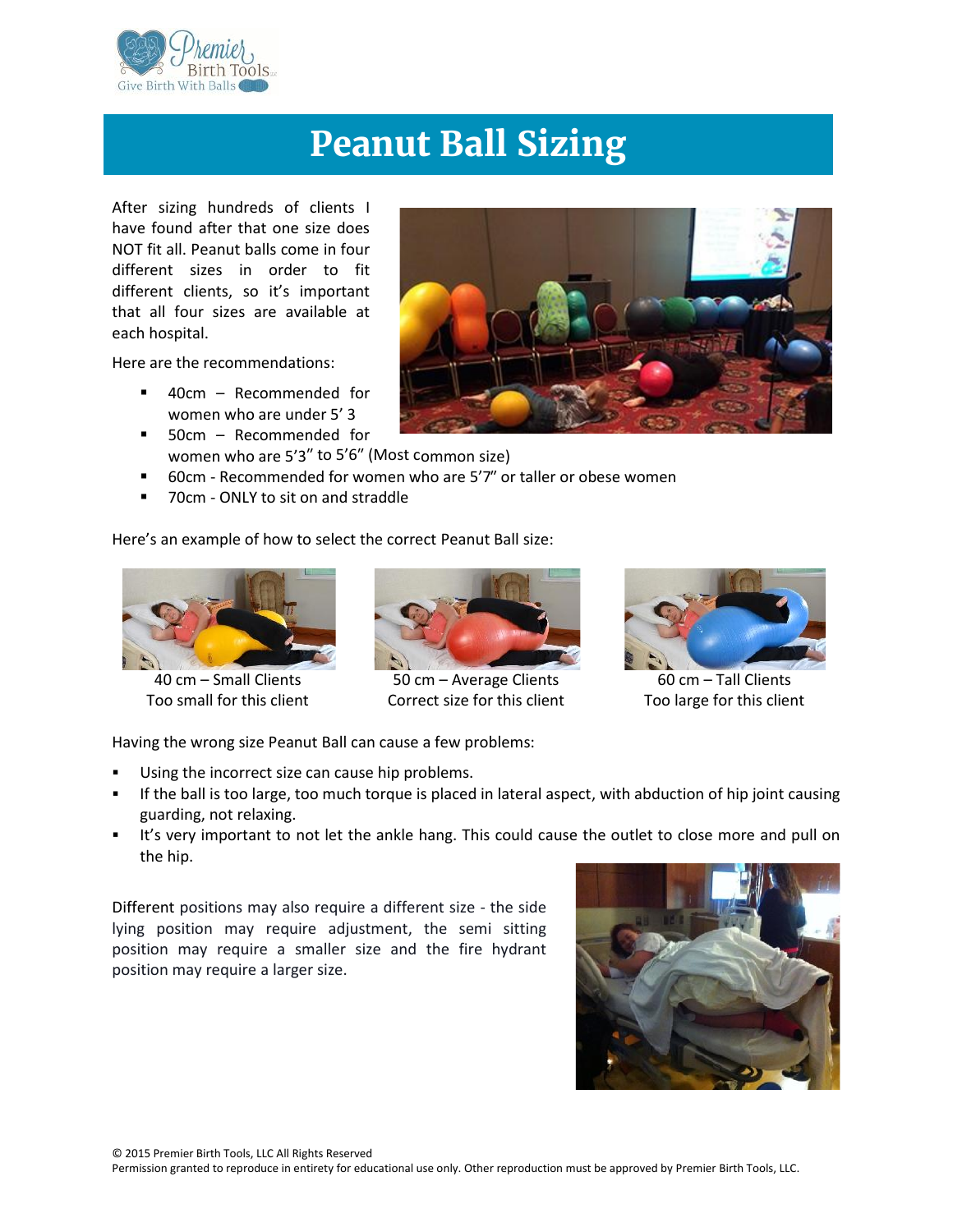

# **Tip Sheet on Peanut Balls**

#### **Always choose the correct size for your client**

As we discussed above, there are several sizes of Peanut Balls: 40cm, 45cm, 50cm, 55cm, 60cm, and 70 cm. It seems that most hospitals use the 40 cm ball, depending on the part of the country you are from. After interviewing more than 50 hospitals using Peanut Balls across the United States, most carry 40cm and 50cm. However, these hospitals are finding the need for the other two sizes of Peanut balls (60cm and 70cm) in order to support their client's positional needs during labor.

### **Always maintain safety of the Peanut Ball**

The Peanut Ball should be latex free and burst resistant. Research the brand to ensure they are hospital grade, as not all brands are. Physical therapy departments should also have Peanut Balls that are hospital grade. Peanut Balls should be kept away from sharp objects and out of direct sunlight (or above 80 degrees), this can cause deterioration to the material.

It is very important that you measure the Peanut Ball correctly, it's easy to overfill. On the first day, fill the ball to 80% at room temperature. On the second day, fill to the specified measurement on ball. It's important that you make sure read instructions for filling the Peanut Balls carefully. Usually the measurement is from the floor to the tallest point on one of the larger ends. However some brands are measured from the bottom of the floor to the indentation, or waist, of the Peanut Ball. Read your brand's guidelines carefully and DO NOT overinflate. Every three months check the height on the Peanut Ball. A good guideline is:  $40cm - 15.5$ ";  $50cm - 19.5$ ";  $60cm - 23.5$ " and 70 cm  $- 27.5$ "

### **Try different positions on the Peanut Ball for you client**

There are seven different positions in which you can use the Peanut Ball during active, transition and pushing phases along with or without an epidural. It's important to change positions often, about every 30-40 minutes.

#### **Cover the ball**

There are several different ways to cover the Peanut Ball for use. These options include: a fitted sheet, a patient gown, a commercial ball cover or a waterproof pad over a fitted sheet surrounding the ball. Monitor belts may be used to secure covering over the Peanut Ball.

#### **Nurse Feedback**

- There could be a concern with a previous hip or pelvis injury, such as pubic symphysis distinction.
- Just as with an epidural you must be supportive of limbs when moving them when they are numb and not overextend or twist them.
- Most of the negative feedback I've gotten from nurses is that birth happens quickly and they can't get their charting done quick enough before baby is born!
- No problems have been noted with babies turning in the wrong position after a client using a Peanut Ball.

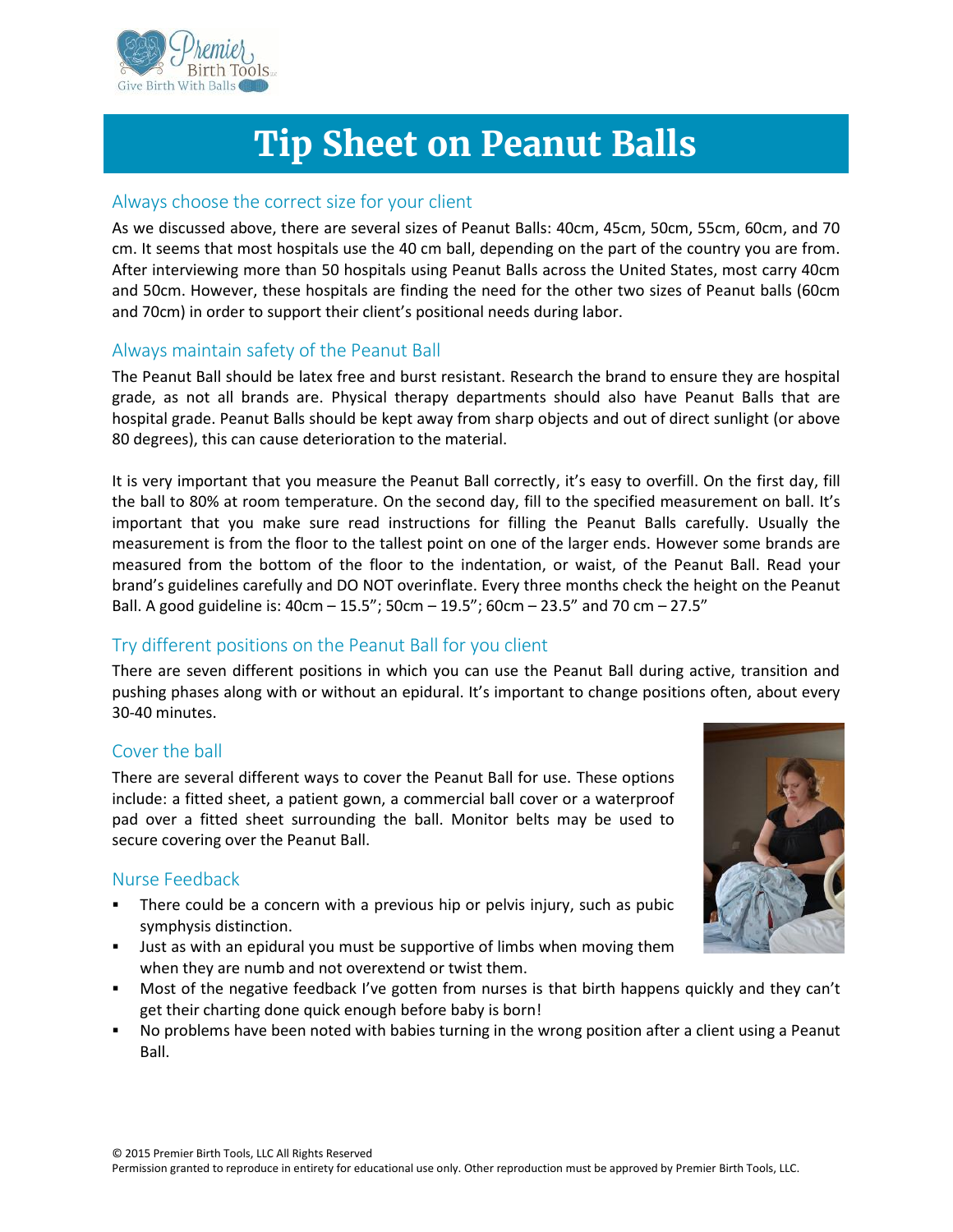

## **Peanut Ball Research**

Originally used in physical therapy, the Peanut Ball has only recently been used for birth support. Not only a tool for comfort, preliminary findings have shown that the use of a Peanut Ball can decrease labor length. In 2011, Tussey and Botsios conducted a research study with birthing women who had an epidural and used a Peanut Ball. Findings revealed a drop in the length of the first stage of labor by more than 90 minutes and second stage was reduced by 22.3 minutes. Additionally, the need for vacuum extraction, forceps and cesarean birth was decreased in the group using the Peanut Ball.

In an unpublished retrospective study in one Midwestern United States hospital (Grant, 2014) (N=218), use and non use of the Peanut Ball was compared in samples of laboring women who received or did not receive an epidural. Of the patients with an epidural (N=174), 102 used a Peanut Ball and 72 did not. In regards to time, the first stage was decreased by 102 min for those using the Peanut Ball as compared with those who did not (with Peanut Ball averaged 314.6 minutes versus without Peanut Ball averaged 211.9 minute. This is a difference of 102.1 minutes of the first stage). Comparing this study with the Tussey and Botsios (2011) findings of a reduction by 90 minutes, this study revealed a comparable reduction of time.

In the same unpublished retrospective study, the second stage of labor also demonstrated a reduction in time with use of the Peanut Ball. Of those with an epidural and no Peanut Ball, the second stage was an average of 49.4 minutes. Those with a Peanut Ball and an epidural averaged 21.8 minutes during the second stage of labor. This demonstrates a reduction of 27.6 minutes for the second stage of labor. Comparing the Tussey and Botsios (2011) findings of a reduction by 22.3 minutes, this study again revealed a comparable reduction of time.

In the same unpublished retrospective study, (Grant, 2014) those without epidural were assessed. Out of the 218 total, 44 had no epidural. Of those, 28 used a Peanut Ball and 16 did not. Those who did not have an epidural and did not use the Peanut Ball had a first stage average of 326.4 minutes compared with a first stage time for those with the Peanut Ball of 217.9 minutes. This demonstrates a reduction of 108.5 minutes for the first stage of labor. Those who did not have an epidural and did not use the Peanut Ball had a second stage average of 41.8 minutes compared with a second stage time for those with the Peanut ball of 12.6 minutes. This demonstrates a reduction of 29.2 minutes for the first stage of labor.

In the level one hospital where this study was conducted, average c-section rates were calculated for the year prior to the introduction of Peanut Ball use and the first year of its use. *The c-section rate decreased by 12%.* The reduction of rate can be attributed to various factors, but the use of the Peanut Ball was a primary change in patient care. There was no significance difference for maternal age, gestational age of fetus, weight of newborn, or augmentation of labor with oxytocin. Discussions on contraindications have concluded that no serious side effects or adverse reactions were ever noted when using the Peanut Ball in any studies.

**Examples of using the Peanut Ball include:**

Epidural 6 cm Right 24min then left 26min (total 50min) then complete +4 pushed 6 min Time of Epidural and Peanut ball to be Delivered (56 min), Primip

Epidural 5 cm Right 20 min Left 21 min to complete +1 (total 41 min) pushed 28 min Time of Epidural and Peanut ball to be Delivered (1hr 9 min), Primip

Epidural 5cm left 55min to complete +2 (Total 55min) pushed 20min Time of Epidural and Peanut ball to be Delivered (1hr 15 min), Primip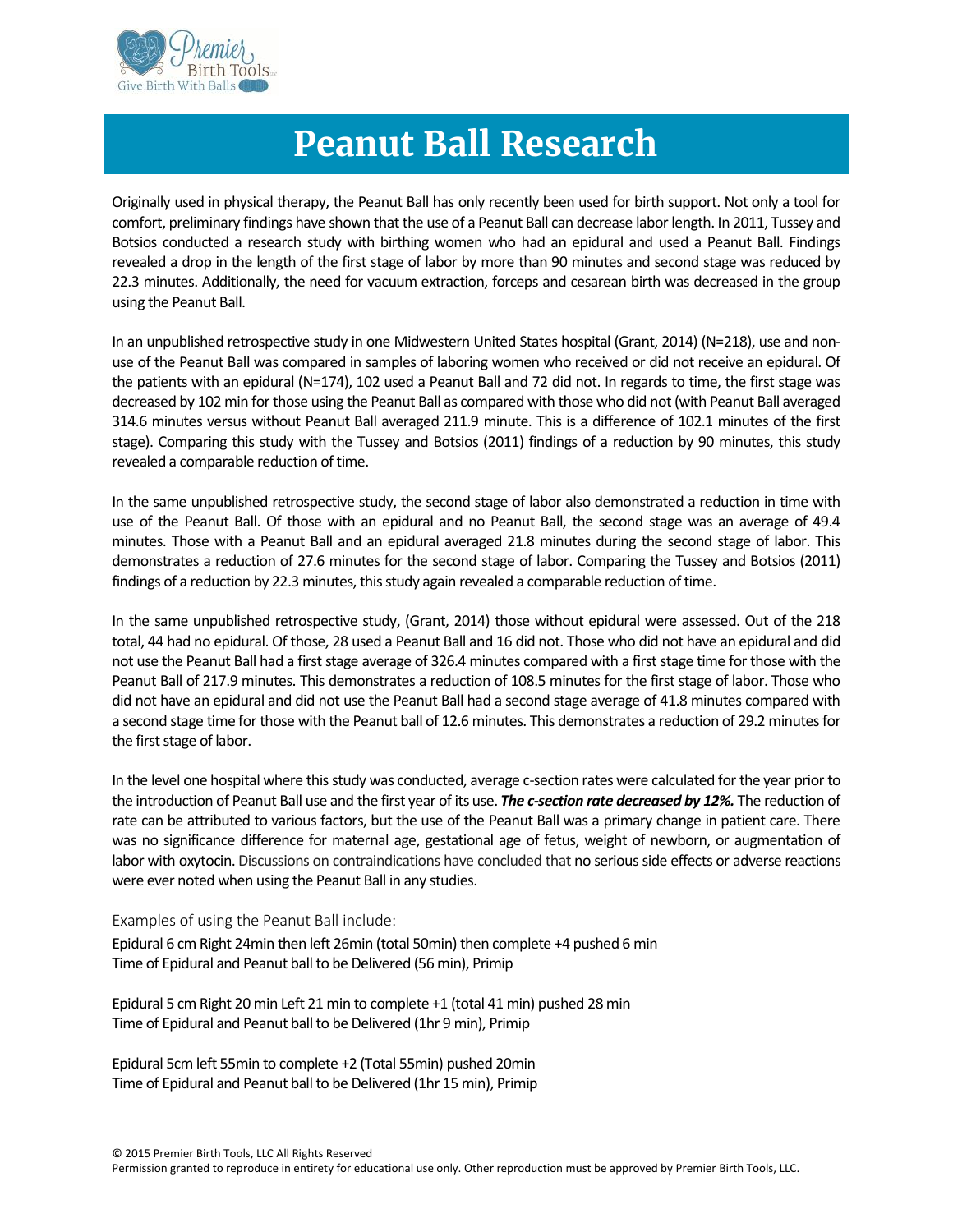

## **Peanut Ball Research**

#### **Lower Cesarean rate**

"The Peanut Ball provides an option for reducing the risks associated with primary cesarean surgery and implications for subsequent pregnancies." Reducing Length of Labor and Cesarean Surgery Rate Using a Peanut Ball for Women Laboring With an Epidural by Tussey, Botsios, Gerkin, Kelly, Gamez, Mensik in The Journal of Perinatal Education, 24(1), 16–24, http://dx.doi.org/10.1891/1058-1243.24.1.16. The real payoff came through lower C-section rates. The C-section rate for the group of women who used the ball was 13 percentage points less than for the group that did not use the Peanut Ball."

The 'Peanut ball' reducing C-section rate by Ken Alltucker – Sept. 4, 2011 12:00 AM http://www.azcentral.com/arizonarepublic/business/articles/2011/09/04/20110904banner-health-peanut ball-reinvent.html.

#### **Patient satisfaction**

Patient satisfaction was noted with 71% positive feedback from laboring women. "The qualitative findings of this evaluation support use of the Peanut Ball. One-hundred eighteen women responded with positive comments, based on experience using the Peanut Ball. Positive comments included that the Peanut Ball provided comfort, facilitated progress of labor, and helped with position. Psychologically, most women using the Peanut Ball had a positive experience and would recommend use of the Peanut Ball (71%). This positive experience may have included other physiological advantages as well promoting a safer birth experience." by Payton, Carol L., Use of the Peanut Ball to Decrease First and Second Stages of Labor (2015). Graduate Theses, Dissertations, and Capstones. Paper 14.

"The Peanut Ball was well received by patients, who expressed satisfaction with a noninvasive, nonpharmacologic intervention that did not cause discomfort and could potentially prevent complications." Reducing Length of Labor and Cesarean Surgery Rate Using a Peanut Ball for Women Laboring with an Epidural by Tussey, Botsios, Gerkin, Kelly, Gamez, Mensik in The Journal of Perinatal Education, 24(1), 16–24, http://dx.doi.org/10.1891/1058-1243.24.1.16

#### **Decrease in the length of labor**

Peanut ball decreased the first stage of labor on average by 90 min and second stage by 23 minutes. Tussey, C. & Botsios, E. (2011).

Decrease the length of labor with the use of a labor ball with patients that receive an epidural. Journal of Obstetric, Gynecological, & Neonatal Nursing, 40(Supplement s1), S105-S106. DOI: 10.1111/j.1552- 6909.2011.01243\_25.x

#### https://awhonn.confex.com/awhonn/2011/webprogram/Paper6986.html

The randomization assigned 200 laboring women to either the Peanut Ball (107) or no Peanut Ball being utilized (93). The primary outcome was that the Peanut Ball had a first stage labor time of 258.8 minutes and the control had 341.9 minutes, difference of 90 minutes (0.006). The Peanut Ball group had a 21.3 minute second stage and the control had a 43.5 minute a difference of 22.3 minutes. Conclusion/Implications for nursing practice: The use of the Peanut Ball during labor for patient with an epidural, as compared with standard nursing intervention, did significantly reduce the length of labor, without adverse neonatal outcomes.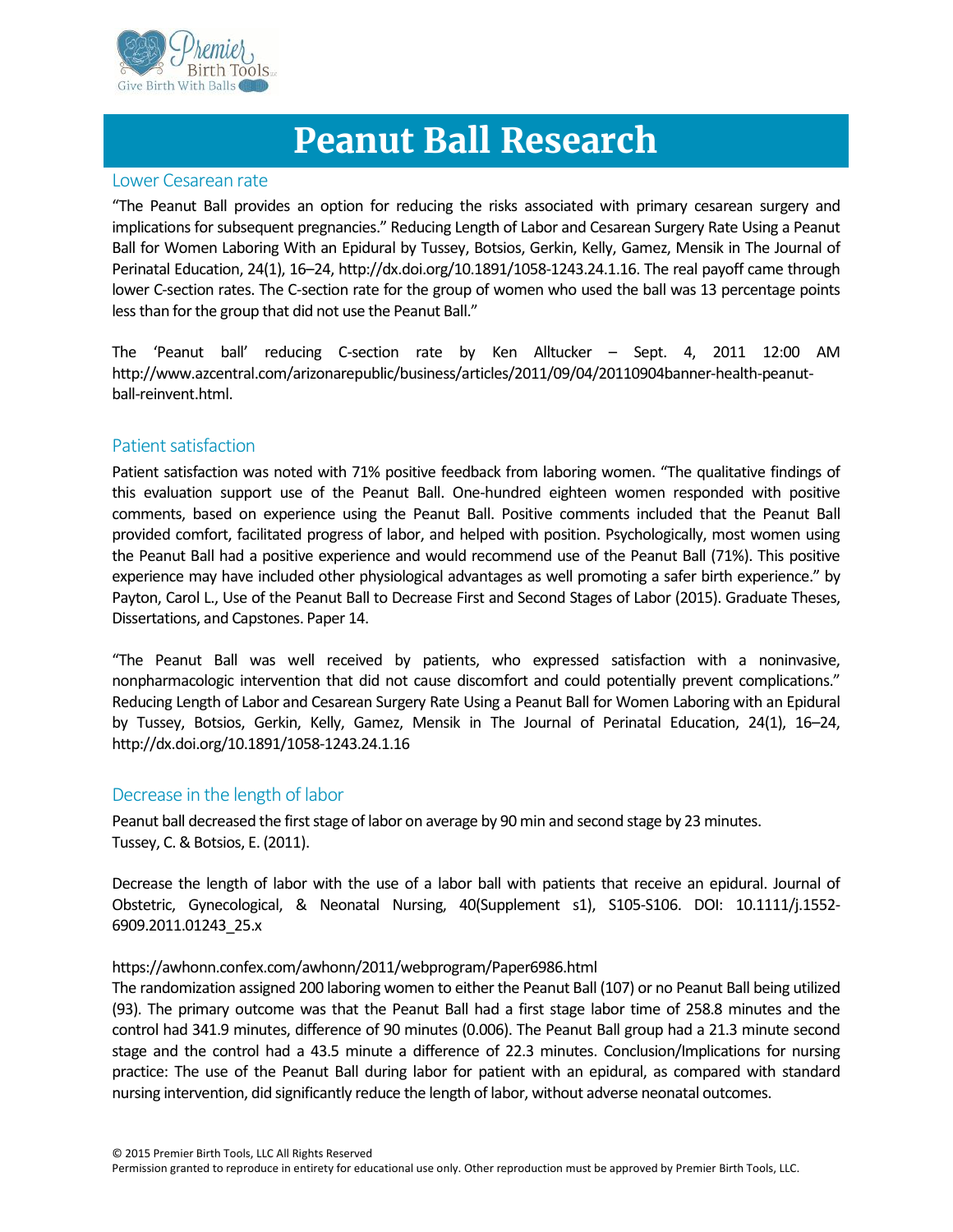

## **Evidence Based References**

#### **Peanut Ball Resources**

- Grant, C. B. & Clutter, L. B. (2014) The Peanut Ball: A Remarkable Labor Support Tool. International Doula, 22(4), 12-15. http://premierbirthtools.com/wp-
- content/uploads/2014/11/PeanutBallArticleInternationalDoula2014.pdf
- Grant, C. (2014). Peanut Ball Positions. Pictorial Poster. ©M&W Productions.
- Grant, C. B., Craig, B., & Rice, A. (2014). Length of labor reduced through use of Peanut Ball: A retrospective analysis. Unpublished data.
- Hill, A. (2012). The Peanut Ball and its effect on laboring women. Retrieved from http://www.cappa.net/documents/Articles/Peanut%20Ball.pdf
- Lythgoe, A. (2014). Peanut balls for labor—A valuable tool for promoting progress? Retrieved from http://www.scienceandsensibility.org/?p=8166
- Perez, P. (2014). The Nurturing Touch at Birth: A Labor Support Handbook, 3rd Edition. Johnson, VT

#### **Video**

- This is the BEST You tube on Peanut Ball positions https://www.youtube.com/watch?v=iMjmkjnrUA8
- Loveland's McKee Medical Center. (October 2, 2013). Using the Peanut Ball during labor & delivery. Retrieved from https://www.youtube.com/watch?v=hSn\_BWjL1nw
- Mercy Medical Center- Des Moines and other Banner health facilities. (August 30, 2011). The Peanut Ball. Retrieved from https://www.youtube.com/watch?v=xCmt4lHf-zs
- Olson Center for Women's Health. (September 13, 2012). Midwives demonstrating relaxation techniques for labor. Retrieved from https://www.youtube.com/watch?v=s1daFjsKH1M

### **Original Peanut Ball Research**

- Tussey, C. & Botsios, E. (2011). Decrease the length of labor with the use of a labor ball with patients that receive an epidural. Journal of Obstetric, Gynecological, & Neonatal Nursing, 40(Supplement s1), S105-S106. DOI: 10.1111/j.1552-6909.2011.01243\_25.x https://awhonn.confex.com/awhonn/2011/webprogram/Paper6986.html
- 'Peanut ball' reducing C-section rate by Ken Alltucker Sept. 4, 2011 12:00 AM–The Arizona http://www.azcentral.com/arizonarepublic/business/articles/2011/09/04/20110904banner-health peanut-ball-reinvent.html
- Reducing Length of Labor and Cesarean Surgery Rate Using a Peanut Ball for Women Laboring With an Epidural by Tussey, Botsios, Gerkin, Kelly, Gamez, Mensik in The Journal of Perinatal Education, 24(1), 16–24, http://dx.doi.org/10.1891/1058-1243.24.1.16. http://www.researchgate.net/publication/271224308 Reducing Length of Labor and Cesarean S urgery Rate Using a Peanut Ball for Women Laboring With an Epidural
- Payton, Carol L., Use of the Peanut Ball to Decrease First and Second Stages of Labor (2015). Graduate Theses, Dissertations, and Capstones. Paper 14 http://scholarworks.bellarmine.edu/cgi/viewcontent.cgi?article=1013&context=tdc